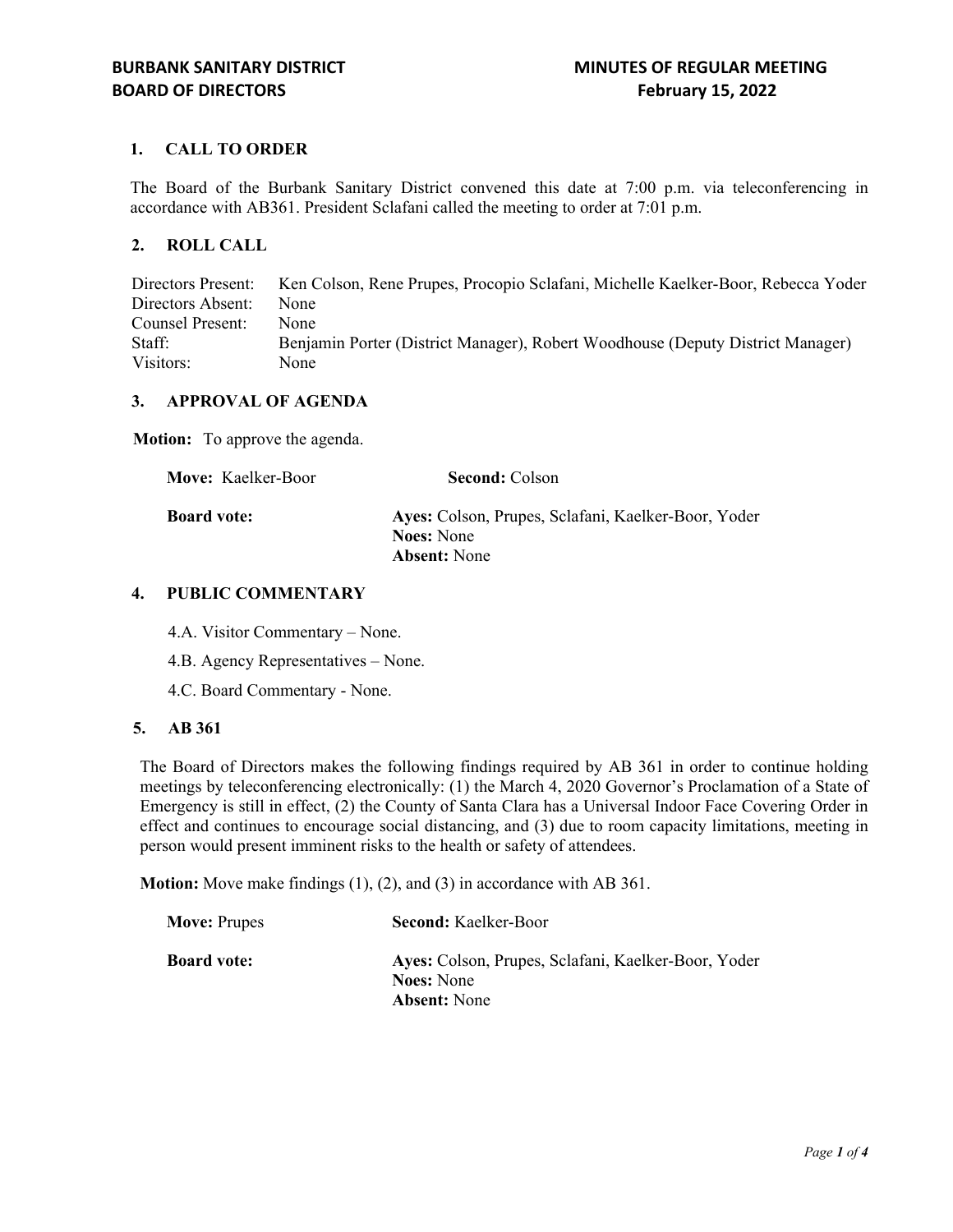# **6. CLOSED SESSION**

5.A. CONFERENCE WITH LEGAL COUNSEL –EXISTING LITIGATION Government Code Section 54956.9(d)(1) Name of Case: County Sanitation District 2-3, West Valley Sanitation District, Cupertino Sanitary District, Burbank Sanitary District and the City of Milpitas v. The City of San Jose, The City of Santa Clara, and Does 1 through 50 inclusive.

There was no closed session.

## **7. CONSENT CALENDAR**

7.A. Approval of Minutes from the Regular Meetings of February 1, 2022

Manager Porter presented the revised minutes per Director Prupes's comments.

**Motion:** To approve Meeting Minutes from the Regular Meetings of February 1, 2022 with revision.

| Move: Yoder        | <b>Second: Colson</b>                               |
|--------------------|-----------------------------------------------------|
| <b>Board vote:</b> | Ayes: Prupes, Sclafani, Kaelker-Boor, Colson, Yoder |
|                    | <b>Noes:</b> None                                   |
|                    | <b>Absent:</b> None                                 |

#### **8. WARRANTS**

8.A. Approval of Warrants.

- 1. Mark Thomas & Company, Inc. (District Management Services and BSD CIPs)
- 2. First Tech Federal Credit Union (Board of Directors' Payroll)
- 3. Richard Tanaka (District Advisor Services)
- 4. ABJDD Plumbing (Lateral Stoppage 70 Topeka Ave)
- 5. Imperium First Consulting (Davis Bacon Wages Consultant for CIP Project)
- 6. Southwest Pipeline & Trenchless Corp (District-Wide CIP Project)

**Motion:** To approve six (6) warrants as listed.

| Move: Yoder        | <b>Second: Colson</b>                                                                           |
|--------------------|-------------------------------------------------------------------------------------------------|
| <b>Board vote:</b> | Ayes: Prupes, Sclafani, Kaelker-Boor, Colson, Yoder<br><b>Noes:</b> None<br><b>Absent:</b> None |

### **9. NEW BUSINESS**

9.A. November 8, 2022 General Election – Abbreviated Calendar.

Three Board members will be up for election at the end of this year on November 8, 2022.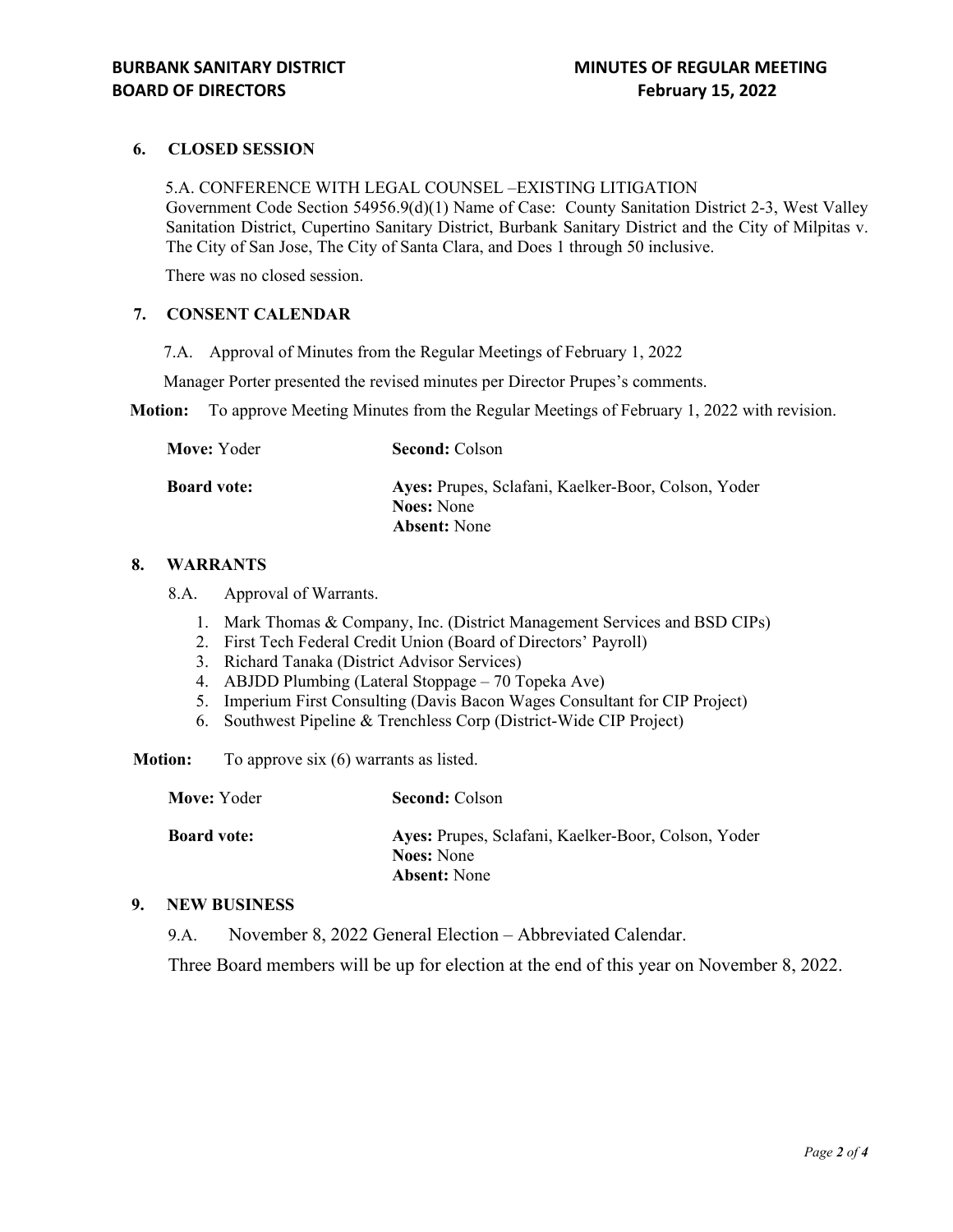## **10. OLD BUSINESS**

10.A. Status of SRF Loan and CIP Update.

Deputy Manager Woodhouse provided an update on the status of the CIP construction project and the SRF Loan package approval process by the State.

10.B. Long Range Financial Planning.

Manager Porter notified the Board that responses to the questionnaire were received from all Board members.

10.C. District Website Update.

Board requested that the website enhancement cost be broken down by task so they can evaluate each one separately.

10.D. GreenWaste Recovery, Inc. Board action required: Re-select Annual Clean Up Day date and review Annual Clean Up Day flyer.

The Board directed staff to re-schedule the Annual Clean Up Day to Saturday, May 21, 2022.

Board also requested staff to have graphic designer improve the visual appeal of the flyer. GreenWaste to provide links to websites with information related to the presentation they made at the last Board meeting.

10.E. Form 700 Filing Update.

Board requested District Counsel to review the District Conflict of Interest code and discuss with the Board at a future meeting. Determine if the code can provide clarification and guidance for Board members to complete Form 700.

10.F. COVID-19 Update.

Santa Clara County will not be lifting the mask mandate at this time. Wearing masks is not linked to vaccination status.

## **11. HOUSEKEEPING ITEMS**

11.A. Updates on Housekeeping Items.

- GreenWaste's links related to information to the presentation
- Ethics Training Update

Board noted the updated status of the Ethics Training.

- 11.B. Agenda Items for Next Upcoming Meeting.
	- Consider cancelling the next Board meeting of March 1, 2022